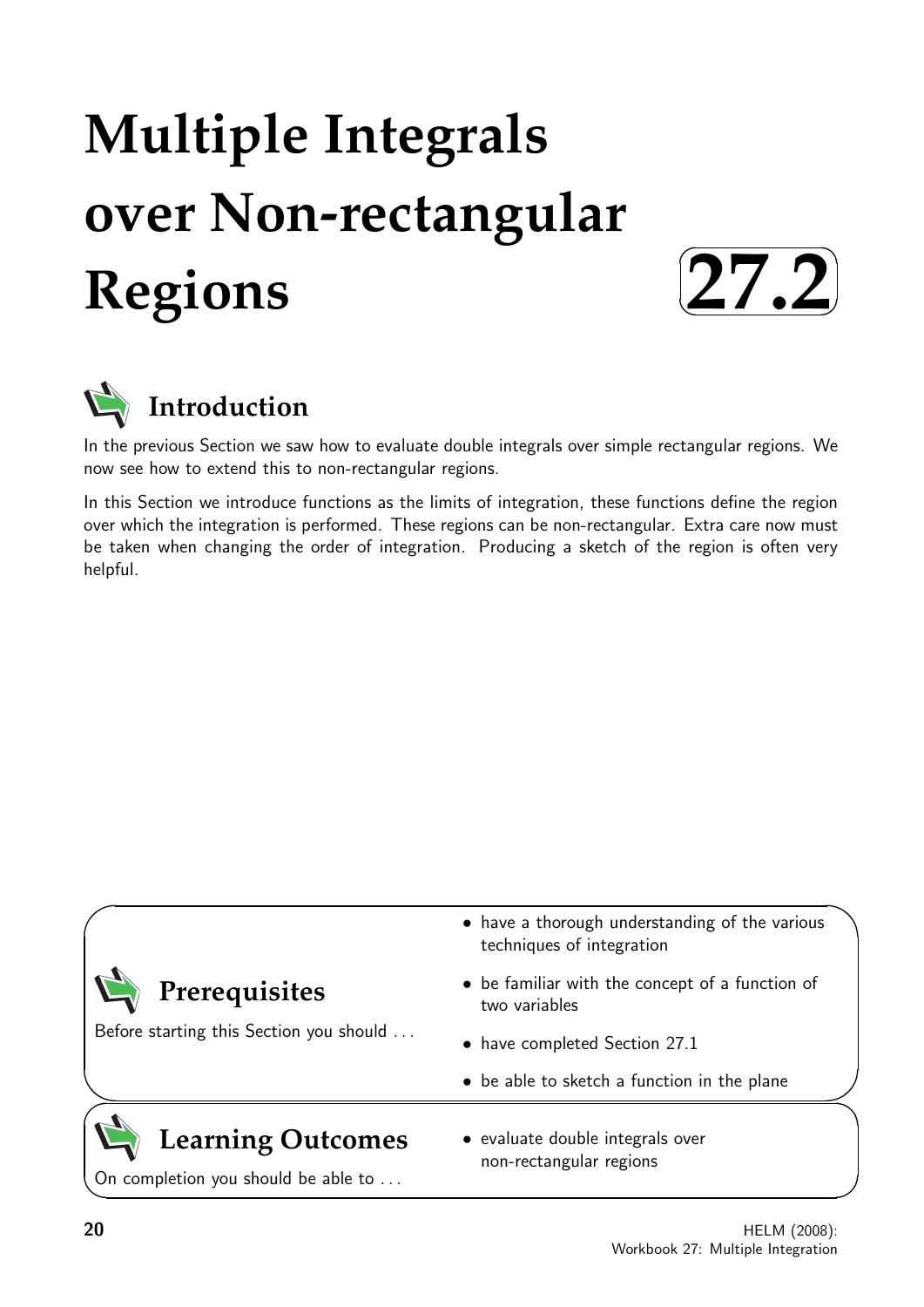

# **1. Functions as limits of integration**

In Section 27.1 double integrals of the form

$$
I = \int_{x=a}^{x=b} \int_{y=c}^{y=d} f(x, y) \ dy dx
$$

were considered. They represent an integral over a rectangular region in the  $xy$  plane. If the limits of integration of the inner integral are replaced with functions  $G_1, G_2$ ,

$$
I = \int_{x=a}^{x=b} \int_{G_1(x)}^{G_2(x)} f(x, y) \ dy dx
$$

then the region described will not, in general, be a rectangle. The region will be a shape bounded by the curves (or lines) which these functions  $G_1$  and  $G_2$  describe. As was indicated in 27.1

$$
I = \int_{x=a}^{x=b} \int_{G_1(x)}^{G_2(x)} f(x, y) dy dx
$$

can be interpreted as the volume lying above the region in the xy plane defined by  $G_1(x)$  and  $G_2(x)$ , bounded above by the surface  $z = f(x, y)$ . Not all double integrals are interpreted as volumes but this is often the case. If  $z = f(x, y) < 0$  anywhere in the relevant region, then the double integral no longer represents a volume.



- 2. The limits of the outer integral are constant.
- 3. Integration over rectangular regions can be thought of as the special case where  $G_1$  and  $G_2$ are constant functions.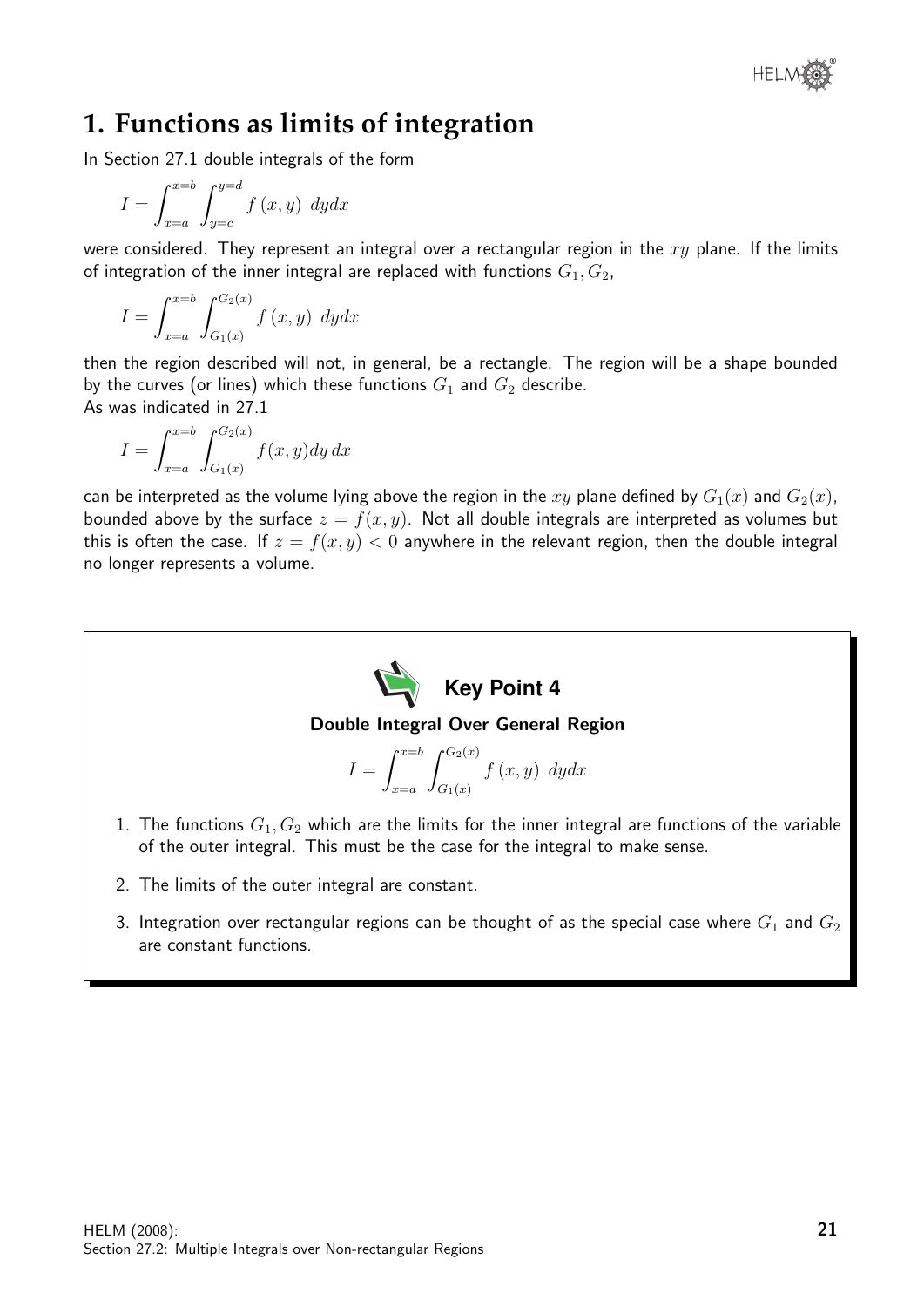



Projecting the relevant part of the surface (Figure 10) down to the  $xy$  plane produces the triangle shown in Figure 11. The extremes that x takes are  $x = 0$  and  $x = 1$  and so these are the limits on the outer integral. For any value of x, the variable y varies between  $y = 0$  (at the bottom) and  $y = 1 - x$  (at the top). Thus if the volume, shown in the diagram, under the function  $f(x, y)$ , bounded by this triangle is required then the following integral is to be calculated.

$$
\int_{x=0}^{1} \int_{y=0}^{1-x} f(x, y) \ dydx
$$

Once the correct limits have been determined, the integration is carried out in exactly the same manner as in Section 27.1

First consider the inner integral  $g(x) = \int^{1-x}$  $y=0$ 2xy dy

Integrating  $2xy$  with respect to y gives  $xy^2 + C$  so  $g(x) = \left\lceil xy^2 \right\rceil^{1-x}$  $y=0$  =  $x(1-x)^2$ 

Note that, as is required, this is a function of  $x$ , the variable of the outer integral. Now the outer integral is

$$
I = \int_{x=0}^{1} x(1-x)^2 dx
$$
  
=  $\int_{x=0}^{1} (x^3 - 2x^2 + x) dx = \left[ \frac{x^4}{4} - \frac{2x^3}{3} + \frac{x^2}{2} \right]_{x=0}^{1} = \frac{1}{4} - \frac{2}{3} + \frac{1}{2} = \frac{1}{12}$ 

Regions do not have to be bounded only by straight lines. Also the integrals may involve other tools of integration, such as substitution or integration by parts. Drawing a sketch of the limit functions in the plane and shading the region is a valuable tools when evaluating such integrals.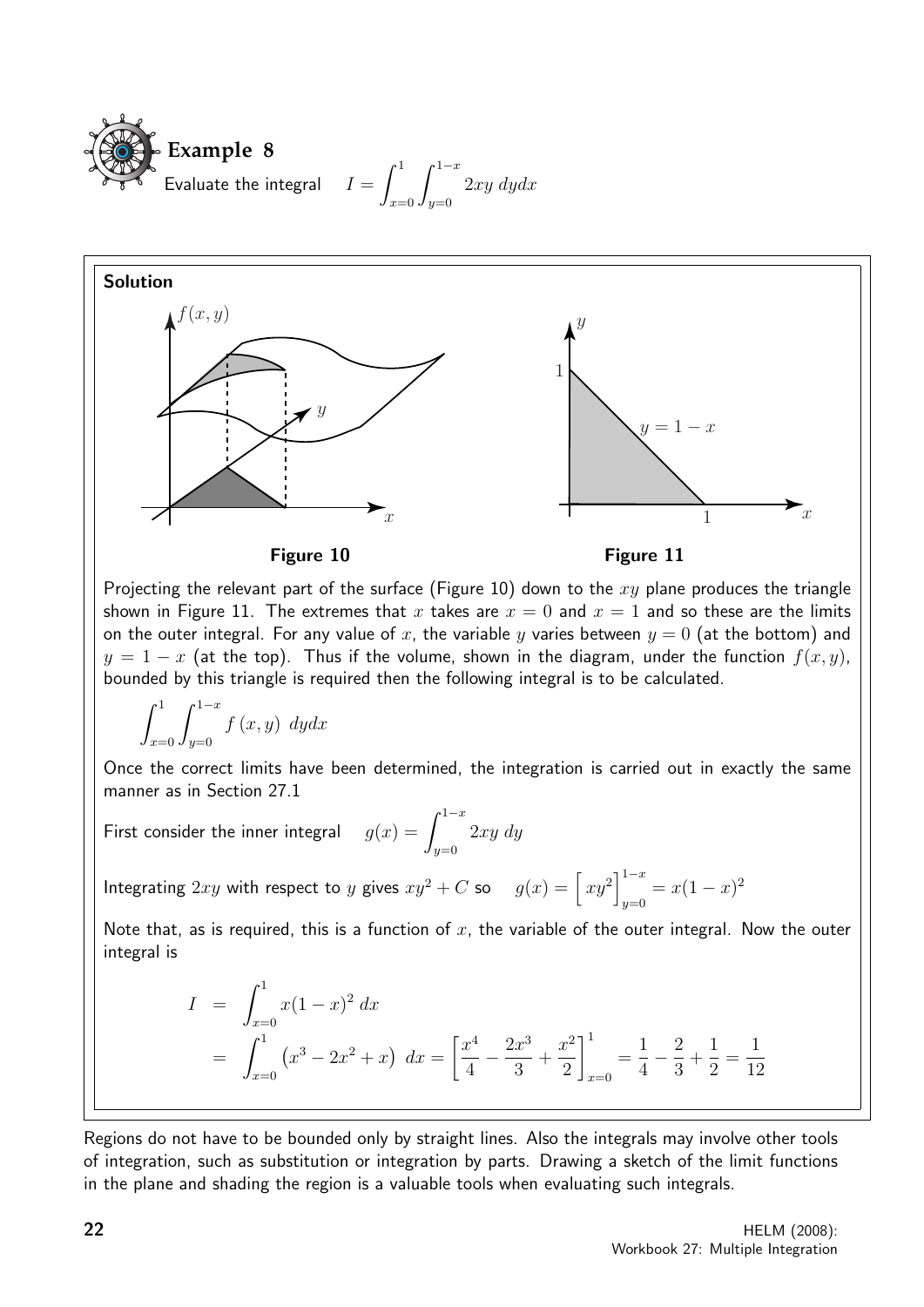

Evaluate the volume under the surface given by  $z = f(x, y) = 2x \sin(y)$ , over the region bounded above by the curve  $y=x^2$  and below by the line  $y=0$ , for  $0 \leq x \leq 1$ .



Figure 12

#### Solution

First sketch the curve  $y = x^2$  and identify the region. This is the shaded region in Figure 12. The required integral is

$$
I = \int_{x=0}^{1} \int_{y=0}^{x^2} 2x \sin(y) \, dy dx
$$
  
= 
$$
\int_{x=0}^{1} \left[ -2x \cos(y) \right]_{y=0}^{x^2} dx
$$
  
= 
$$
\int_{x=0}^{1} \left( -2x \cos(x^2) + 2x \right) dx
$$
  
= 
$$
\int_{x=0}^{1} \left( 1 - \cos(x^2) \right) 2x \, dx
$$

Making the substitution  $u = x^2$  so  $du = 2x dx$  and noting that the limits  $x = 0, 1$  map to  $u = 0, 1$ , gives

$$
I = \int_{u=0}^{1} (1 - \cos(u)) du
$$
  
= 
$$
\left[ u - \sin(u) \right]_{u=0}^{1}
$$
  
= 
$$
1 - \sin(1)
$$
  

$$
\approx 0.1585
$$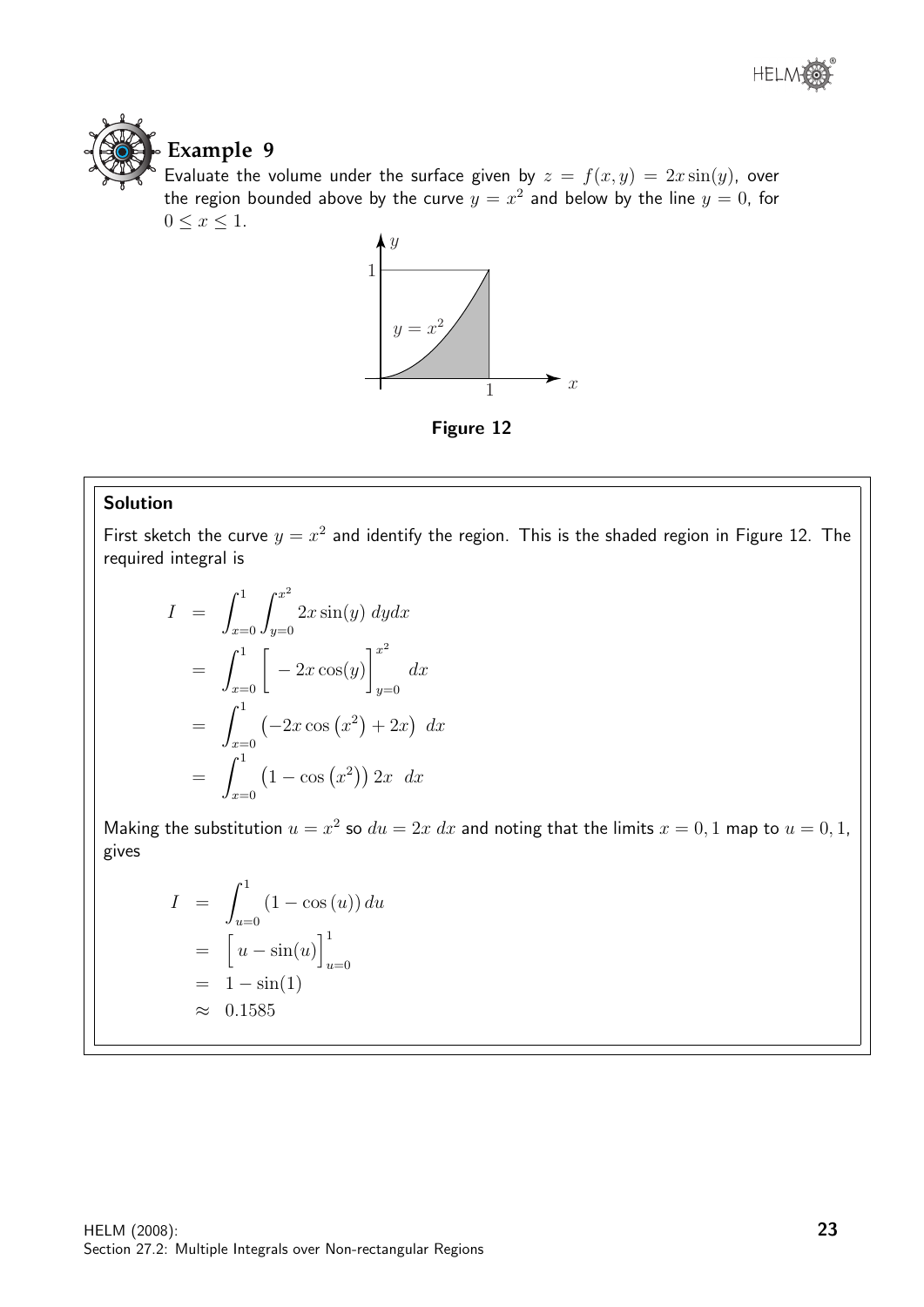

Evaluate the volume under the surface given by  $z = f(x, y) = x^2 + \frac{1}{2}$  $\frac{1}{2}y$ , over the region bounded by the curves  $y = 2x$  and  $y = x^2$ .



Figure 13

#### Solution

The sketch of the region is shown in Figure 13. The required integral is

$$
I = \int_{x=a}^{b} \int_{y=x^2}^{2x} \left( x^2 + \frac{1}{2}y \right) dy dx
$$

To determine the limits for the integration with respect to  $x$ , the points where the curves intersect are required. These points are the solutions of the equation  $2x = x^2$ , so the required limits are  $x = 0$  and  $x = 2$ . Then the volume is given by

$$
I = \int_{x=0}^{2} \int_{y=x^2}^{2x} \left( x^2 + \frac{1}{2} y \right) dy dx
$$
  
\n
$$
= \int_{x=0}^{2} \left[ x^2 y + \frac{1}{4} y^2 \right]_{y=x^2}^{2x} dx
$$
  
\n
$$
= \int_{x=0}^{2} \left( x^2 + 2x^3 - \frac{5}{4} x^4 \right) dx
$$
  
\n
$$
= \left[ \frac{x^3}{3} + \frac{x^4}{2} - \frac{x^5}{4} \right]_{x=0}^{2}
$$
  
\n
$$
= \frac{8}{3}
$$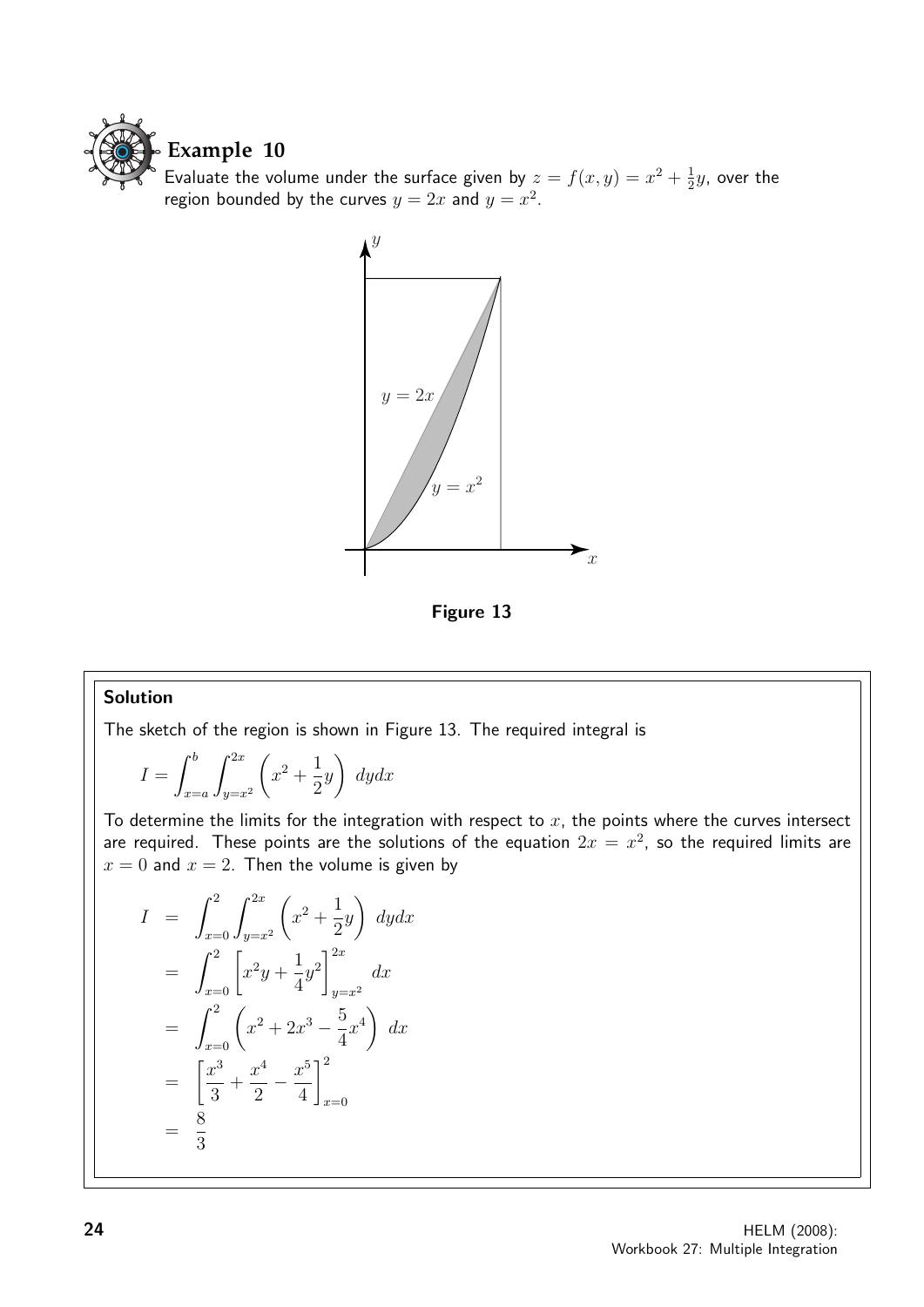

(a) Evaluate the volume under  $z = f(x, y) = 5x^2y$ , over the half of the unit circle that lies above the  $x$ -axis. (Figure 14).



Figure 14

(b) Repeat (a) for  $z = f(x, y) = 1$ .

#### Solution

(a) This region is bounded by the circle  $y^2 + x^2 = 1$  and the line  $y = 0$ . Since only positive values of  $y$  are required, the equation of the circle can be written  $y=\sqrt{1-x^2}.$  Then the required volume is given by

$$
I = \int_{x=-1}^{1} \int_{y=0}^{\sqrt{1-x^2}} (5x^2y) \, dy dx = \int_{x=-1}^{1} \left[ \frac{5}{2} x^2 y^2 \right]_{y=0}^{\sqrt{1-x^2}} dx
$$

$$
= \int_{x=-1}^{1} \frac{5}{2} x^2 (1-x^2) \, dx = \frac{5}{2} \left[ \frac{x^3}{3} - \frac{x^5}{5} \right]_{-1}^{1} = \frac{2}{3}
$$

(b)

$$
I = \int_{x=-1}^{1} \int_{y=0}^{\sqrt{1-x^2}} 1 \, dy dx = \int_{x=-1}^{1} \left[ y \right]_{y=0}^{\sqrt{1-x^2}} dx
$$
  
=  $\int_{x=-1}^{1} \sqrt{1-x^2} \, dx$  (which by substituting  $x = \sin \theta = \frac{\pi}{2}$ )

Note that by putting  $f(x, y) = 1$  we have found the volume of a semi-circular lamina of uniform height 1. This result is numerically the same as the area of the region in Figure 14. (This is a general result.)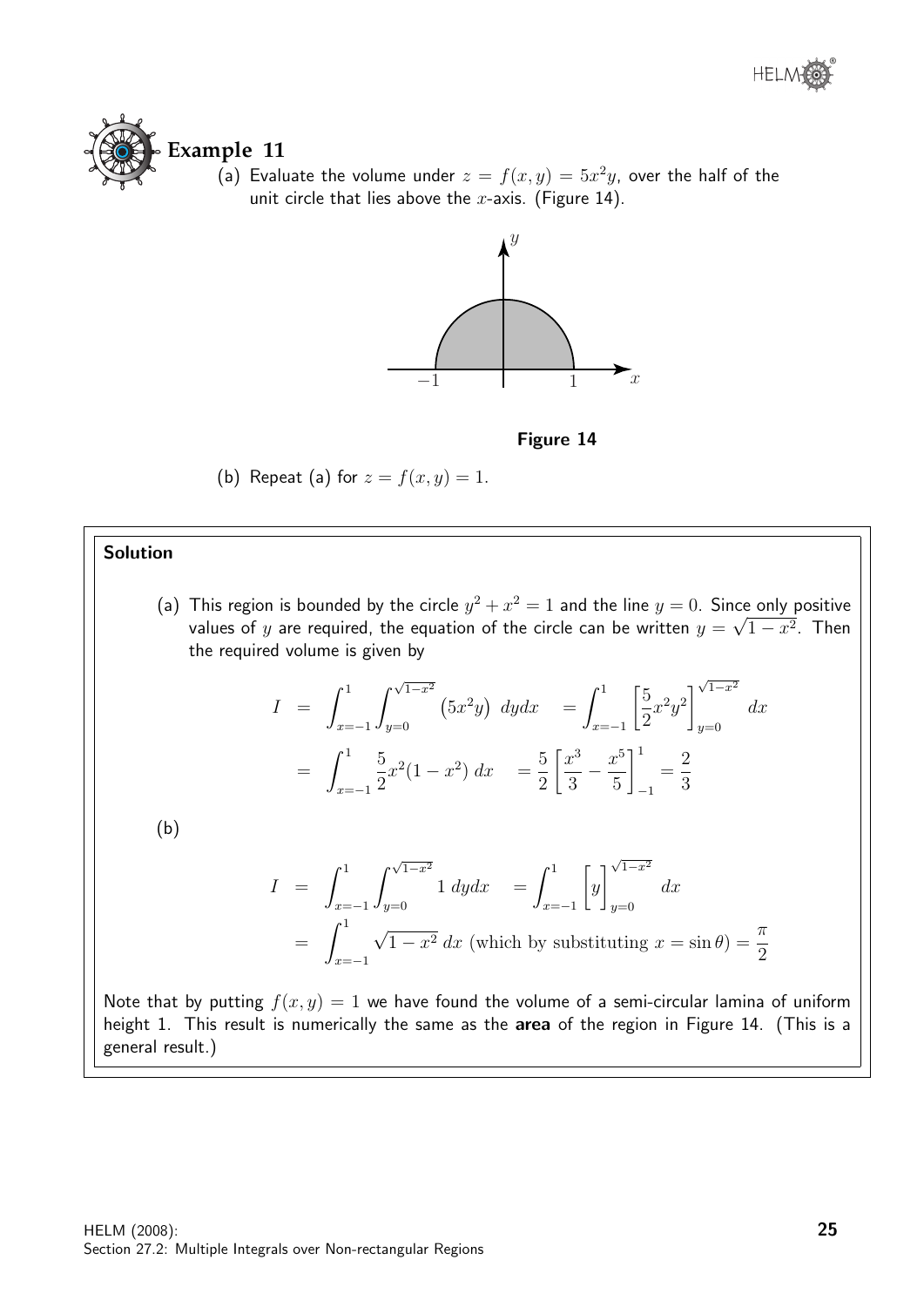

Evaluate the following double integral over a non-rectangular region.

$$
\int_{x=0}^{1} \int_{y=x}^{1} (x^2 + y^2) \ dydx
$$

(a) First sketch the region of the  $xy$ -plane determined by the limits:



(b) Now evaluate the inner triangle:

# Your solution

#### Answer

In the triangle, x varies between  $x = 0$  and  $x = 1$ . For every value of x, y varies between  $y = x$ and  $y = 1$ .

The inner integral is given by

Inner Integral =

\n
$$
\int_{y=x}^{1} (x^{2} + y^{2}) \, dy = \left[ x^{2}y + \frac{1}{3}y^{3} \right]_{x}^{1}
$$
\n
$$
= x^{2} \times 1 + \frac{1}{3} \times 1^{3} - (x^{2} \times x + \frac{1}{3}x^{3})
$$
\n
$$
= x^{2} + \frac{1}{3} - \frac{4}{3}x^{3}
$$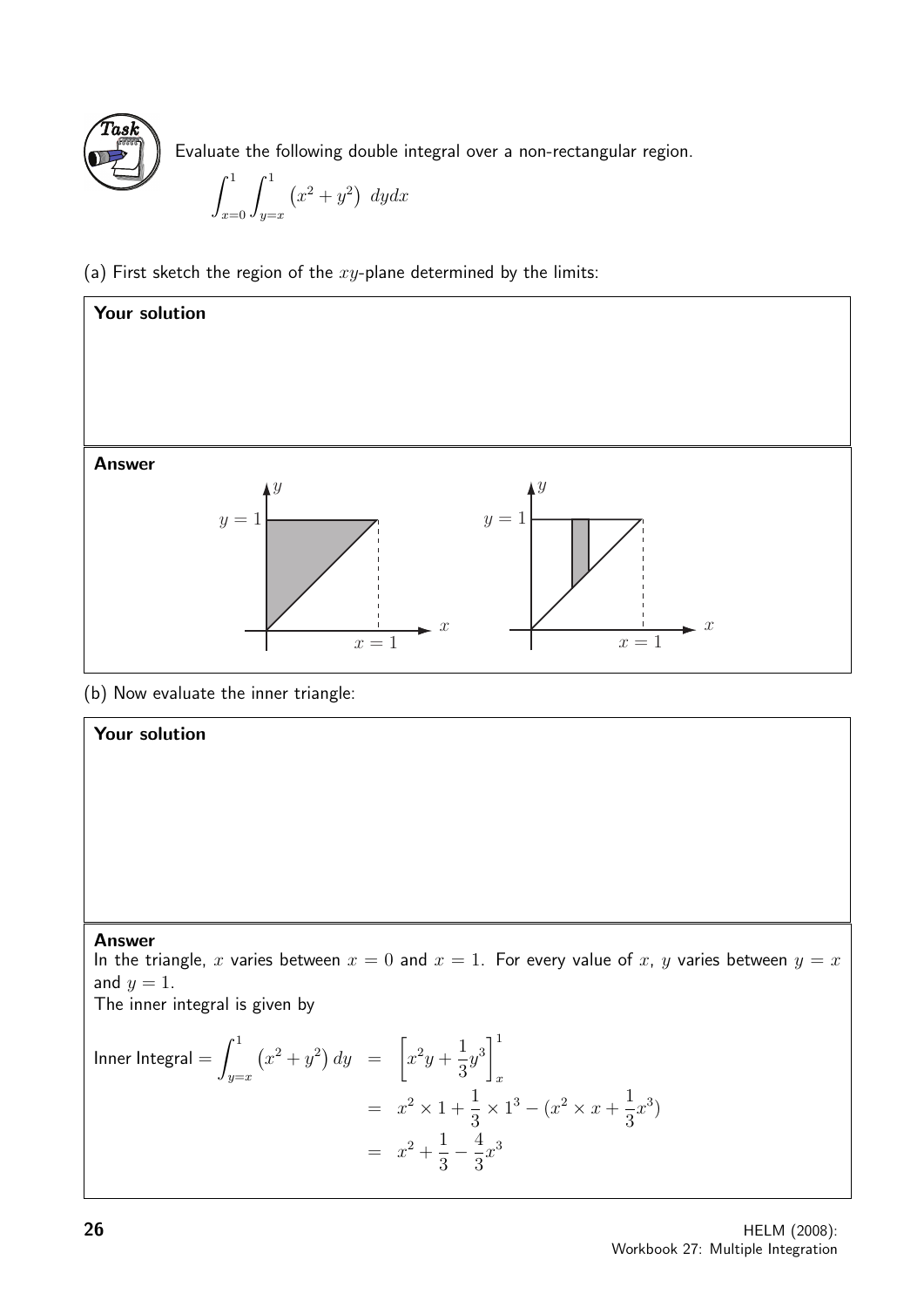

(c) Finally evaluate the outer integral:

## Your solution

#### Answer

The inner integral is placed in the outer integral to give

Outer Integral = 
$$
\int_0^1 \left( x^2 - \frac{4}{3}x^3 + \frac{1}{3} \right) dx = \left[ \frac{1}{3}x^3 - \frac{1}{3}x^4 + \frac{1}{3}x \right]_0^1
$$
  
\n=  $\left( \frac{1}{3} - \frac{1}{3} + \frac{1}{3} \right) - 0$   
\n=  $\frac{1}{3}$ 

Note that the above Task is simply one of integrating a function over a region - there is no reference to a volume here. Another like this now follows.



Integrate the function  $z = x^2y$  over the trapezium with vertices at  $(0,0)$ ,  $(1,1)$ ,  $(1, 2)$  and  $(0, 4)$ .

Your solution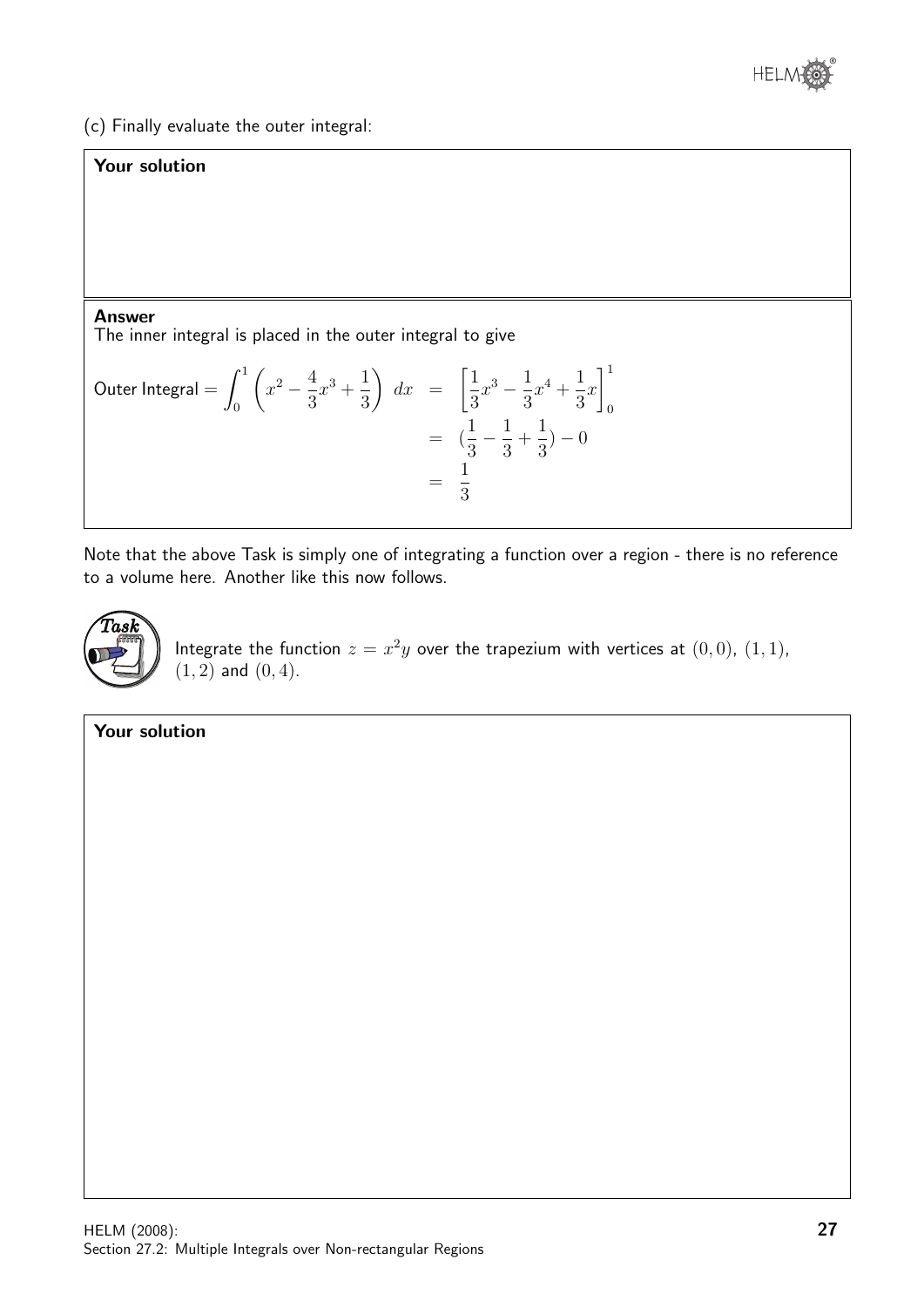Answer The integration takes place over the trapezium shown (left)



Considering variable  $x$  on the outer integral and variable  $y$  on the inner integral, the trapezium has an extent in x of  $x = 0$  to  $x = 1$ . So, the limits on the outer integral (limits on x) are  $x = 0$  and  $x=1$ .

For each value of x, y varies from  $y = x$  (line joining  $(0, 0)$  to  $(1, 1)$ ) to  $y = 4 - 2x$  (line joining  $(1, 2)$  and  $(0, 4)$ ). So the limits on the inner integral (limits on y) are  $y = x$  to  $y = 4 - 2x$ . The double integral thus becomes

$$
\int_{x=0}^{1} \int_{y=x}^{4-2x} x^2 y \, dy \, dx
$$

The inner integral is

$$
\int_{y=x}^{4-2x} x^2 y \, dy = \left[ x^2 \frac{y^2}{2} \right]_{y=x}^{4-2x} = x^2 \frac{(4-2x)^2}{2} - x^2 \frac{x^2}{2} = 8x^2 - 8x^3 + \frac{3}{2}x^4
$$

Putting this into the outer integral gives

$$
\int_{x=0}^{1} (8x^2 - 8x^3 + \frac{3}{2}x^4) dx = \left[ \frac{8}{3}x^3 - 2x^4 + \frac{3}{10}x^5 \right]_0^1 = \left( \frac{8}{3} - 2 + \frac{3}{10} \right) - 0 = \frac{29}{30}
$$

### **Exercises**

#### Evaluate the following integrals

1. 
$$
\int_{x=0}^{1} \int_{y=3x}^{x^2+2} xy \, dy dx
$$
  
\n2. 
$$
\int_{x=1}^{2} \int_{y=x^2+2}^{3x} xy \, dy dx
$$
 [Hint: Note how the same curves can define different regions.]  
\n3. 
$$
\int_{x=1}^{2} \int_{y=1}^{x^2} \frac{x}{y} \, dy dx
$$
 [Hint: use integration by parts for the outer integral.]  
\n28  
\nHELM (2008):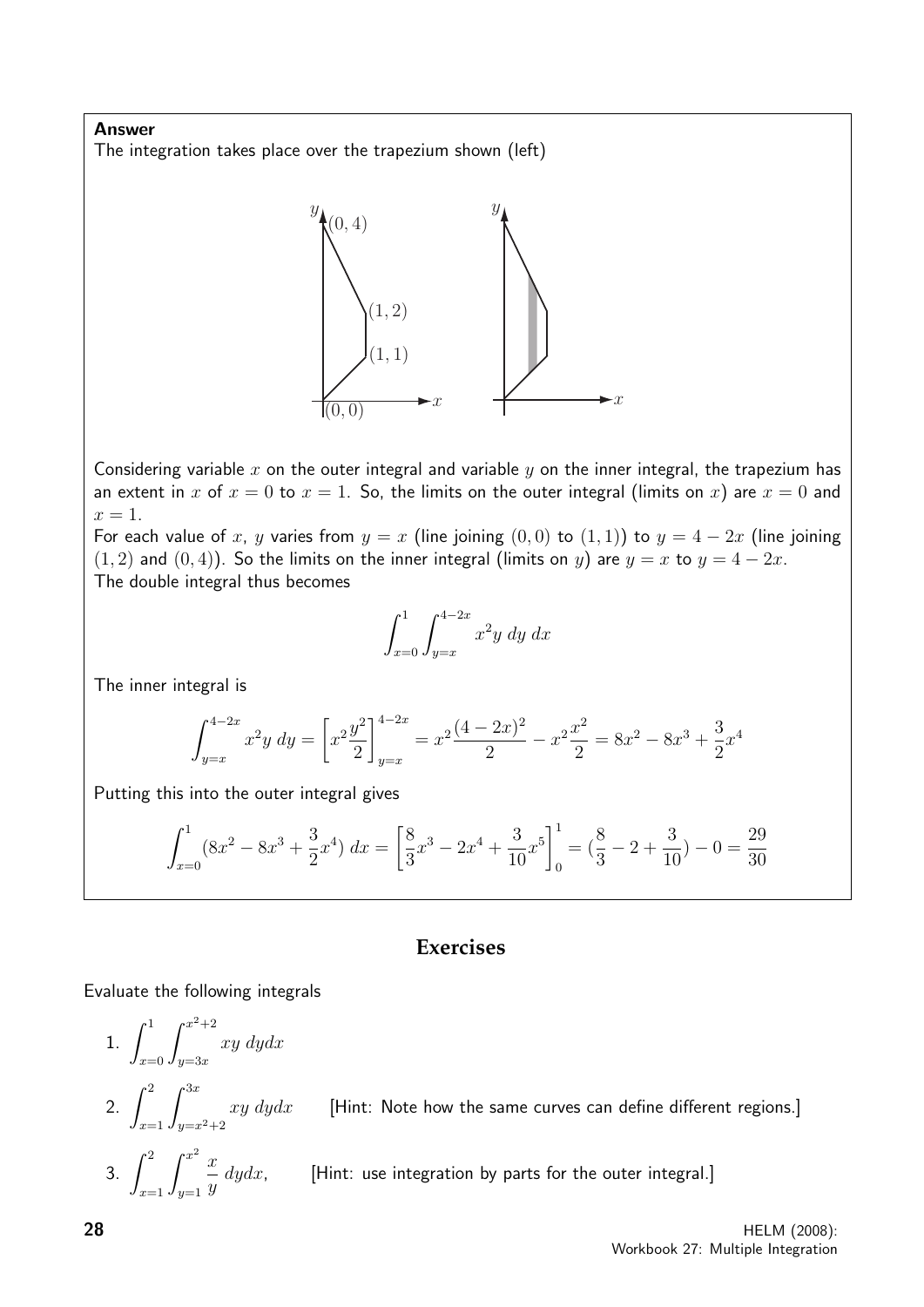

Answers 1. 11 24 2. 9  $\frac{1}{8}$ 3. 4 ln 2 − 3 2  $\approx 1.27$ 

# **Splitting the region of integration**

Sometimes it is difficult or impossible to represent the region of integration by means of consistent limits on x and y. Instead, it is possible to divide the region of integration into two (or more) subregions, carry out a multiple integral on each region and add the integrals together. For example, suppose it is necessary to integrate the function  $q(x, y)$  over the triangle defined by the three points  $(0, 0)$ ,  $(1, 4)$  and  $(2, -2)$ .



#### Figure 15

It is not possible to represent the triangle  $ABC$  by means of limits on an inner integral and an outer integral. However, it can be split into the triangle  $ABD$  and the triangle  $BCD$ . D is chosen to be the point on AC directly beneath B, that is, line BD is parallel to the y-axis so that x is constant along it. Note that the sides of triangle ABC are defined by sections of the lines  $y = 4x$ ,  $y = -x$ and  $y = -6x + 10$ .

In triangle ABD, the variable x takes values between  $x = 0$  and  $x = 1$ . For each value of x, y can take values between  $y = -x$  (bottom) and  $y = 4x$ . Hence, the integral of the function  $g(x, y)$  over triangle ABD is

$$
I_1 = \int_{x=0}^{x=1} \int_{y=-x}^{y=4x} g(x, y) \, dy dx
$$

Similarly, the integral of  $g(x, y)$  over triangle  $BCD$  is

$$
I_2 = \int_{x=1}^{x=2} \int_{y=-x}^{y=-6x+10} g(x,y) \, dy dx
$$

and the integral over the full triangle is

$$
I = I_1 + I_2 = \int_{x=0}^{x=1} \int_{y=-x}^{y=4x} g(x, y) \, dy dx + \int_{x=1}^{x=2} \int_{y=-x}^{y=-6x+10} g(x, y) \, dy dx
$$

HELM (2008): Section 27.2: Multiple Integrals over Non-rectangular Regions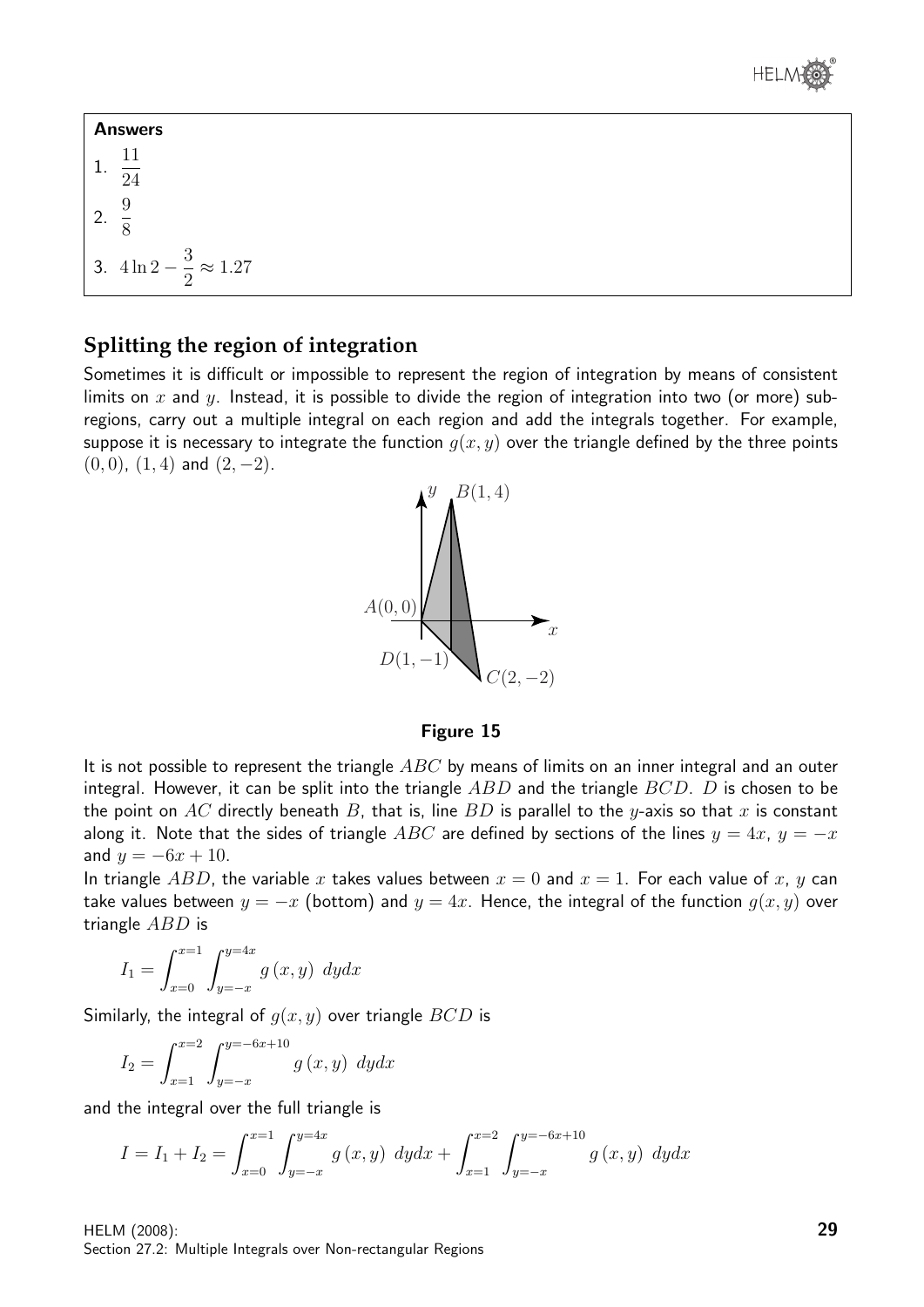

#### Solution Over triangle ABD, the integral is  $I_1 =$  $\int_0^{x=1}$  $x=0$  $\int y=4x$  $y=-x$ xy dydx  $= \int_{x=0}^{x=1} \left[\frac{1}{2}\right]$ 2  $xy^2$  $\mathcal{I}^{y=4x}$  $y=-x$  $dx = \int_{x=0}^{x=1} [$  $8x^3 - \frac{1}{2}$ 2  $x^3$  $dx$  $=\int^{x=1}$  $x=0$ 15 2  $x^3 dx =$  $\lceil 15 \rceil$ 8  $x^4$ <sup>1</sup> 0 = 15 8  $-0=\frac{15}{8}$ 8 Over triangle  $BCD$ , the integral is  $I_2 =$  $\int_0^{x=2}$  $x=1$  $\int y=-6x+10$  $y=-x$ xy dydx  $= \int_{x=1}^{x=2} \left[\frac{1}{2}\right]$ 2  $xy^2$  $7^{y=-6x+10}$  $y=-x$  $dx = \int_{x=1}^{x=2} \left[ \frac{1}{2} \right]$ 2  $x(-6x+10)^2-\frac{1}{2}$ 2  $x(-x)^2$  $dx$  $=\int_0^{x=2}$  $x=1$ 1 2  $\left[36x^3 - 120x^2 + 100x - x^3\right] dx =$ 1 2  $\int_0^{x=2}$  $x=1$  $\left[35x^3 - 120x^2 + 100x\right] dx$ = 1 2 35 4  $x^4 - 40x^3 + 50x^2$ <sup>2</sup> 1  $= 10 - \frac{75}{8}$ 8 = 5 8 So the total integral is  $I_1+I_2=\emptyset$ 15 8 + 5 8 = 5 2

# **2. Order of integration**

All of the preceding Examples and Tasks have been integrals of the form

$$
I = \int_{x=a}^{x=b} \int_{G_1(x)}^{G_2(x)} f(x, y) \, dy dx
$$

These integrals represent taking vertical slices through the volume that are parallel to the  $yz$ -plane. That is, vertically through the  $xy$ -plane.

Just as for integration over rectangular regions, the order of integration can be changed and the region can be sliced parallel to the  $xz$ -plane. If the inner integral is taken with respect to x then an integral of the following form is obtained:

$$
I = \int_{y=c}^{y=d} \int_{H_1(y)}^{H_2(y)} f(x, y) \ dx dy
$$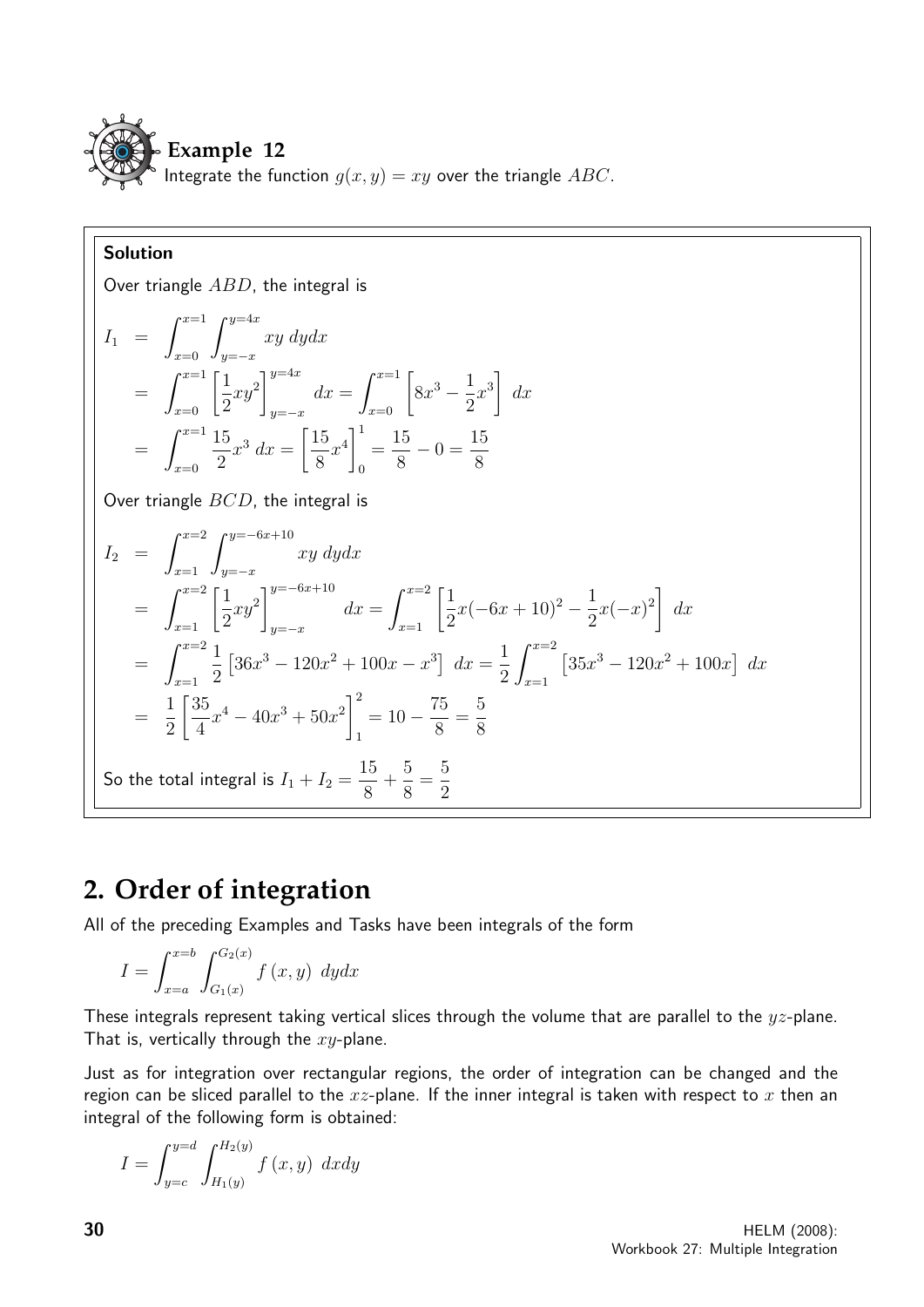



- 1. The integrand  $f(x, y)$  is not altered by changing the order of integration.
- 2. The limits will, in general, be different.



The following integral was evaluated in Example 9.

$$
I = \int_{x=0}^{1} \int_{y=0}^{x^2} 2x \sin(y) \, dy dx = 1 - \sin(1)
$$

Change the order of integration and confirm that the new integral gives the same result.



Figure 16

#### Solution

The integral is taken over the region which is bounded by the curve  $y = x^2$ . Expressed as a function The integral is taken over the region which is bounded by the earve  $y = x$ . Expressed as a function<br>of y this curve is  $x = \sqrt{y}$ . Now consider this curve as bounding the region from the left, then the line  $x = 1$  bounds the region to the right. These then are the limit functions for the inner integral  $H_1(y) = \sqrt{y}$  and  $H_2(y) = 1$ . Then the limits for the outer integral are  $c = 0 \le y \le 1 = d$ . The following integral is obtained

$$
I = \int_{y=0}^{1} \int_{x=\sqrt{y}}^{1} 2x \sin(y) \, dx dy = \int_{y=0}^{1} \left[ x^2 \sin(y) \right]_{x=\sqrt{y}}^{x=1} dy = \int_{y=0}^{1} (1-y) \sin(y) \, dy
$$
  
=  $\left[ -(1-y) \cos(y) \right]_{y=0}^{1} - \int_{y=0}^{1} \cos(y) \, dy$ , using integration by parts  
=  $1 - \left[ \sin(y) \right]_{y=0}^{1} = 1 - \sin(1)$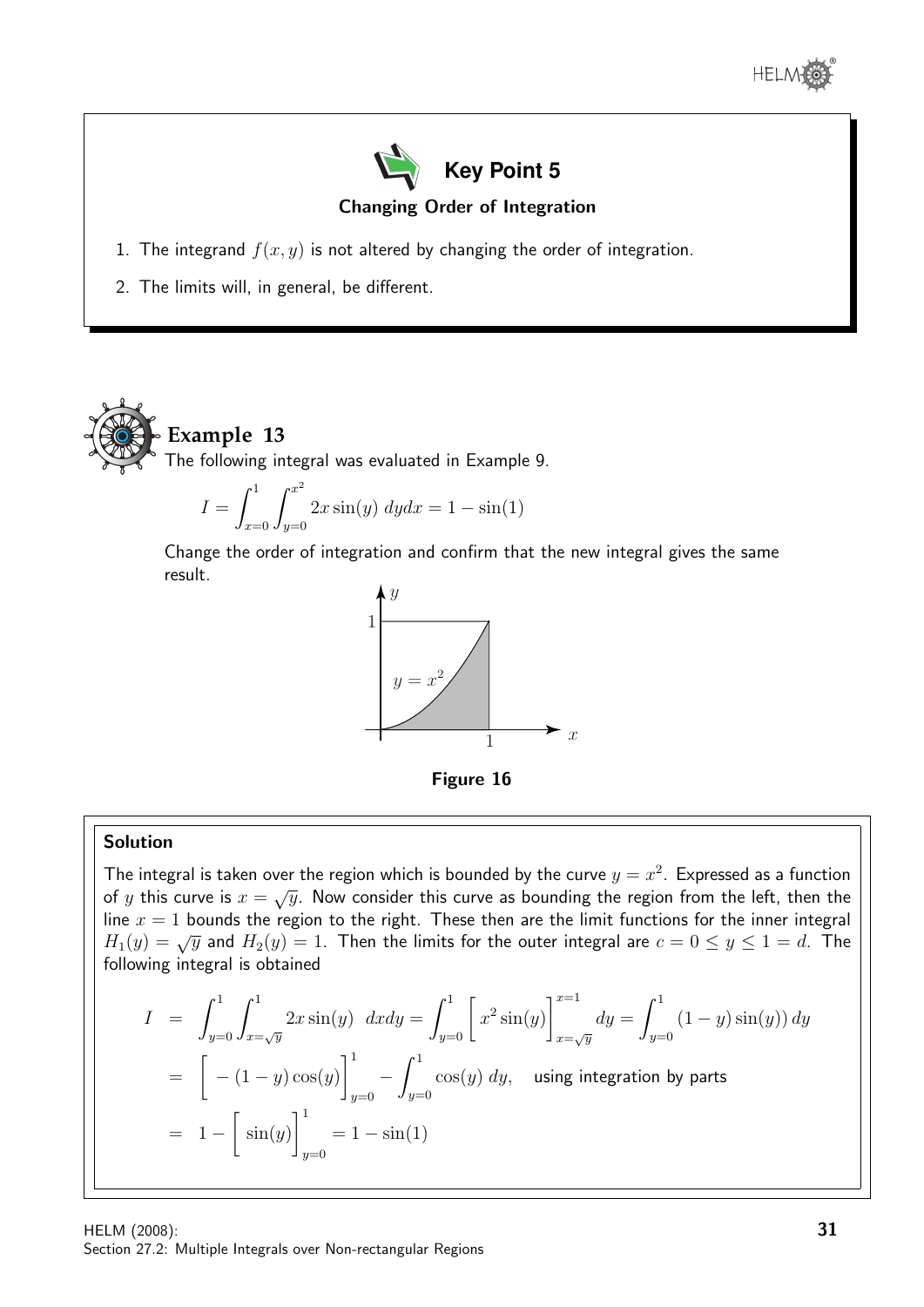

The double integral  $I = \int^1$  $\mathbf{0}$  $\int_0^1$ x  $e^{y^2}$   $dydx$  involves an inner integral which is impossible to integrate. Show that if the order of integration is reversed, the integral can be expressed as  $I=\int^1$ 0  $\int^y$ 0  ${\rm e}^{y^2}$   $dxdy.$  Hence evaluate the integral  $I.$ 

### Your solution

#### Answer

The following diagram shows the changing description of the boundary as the order of integration is changed.

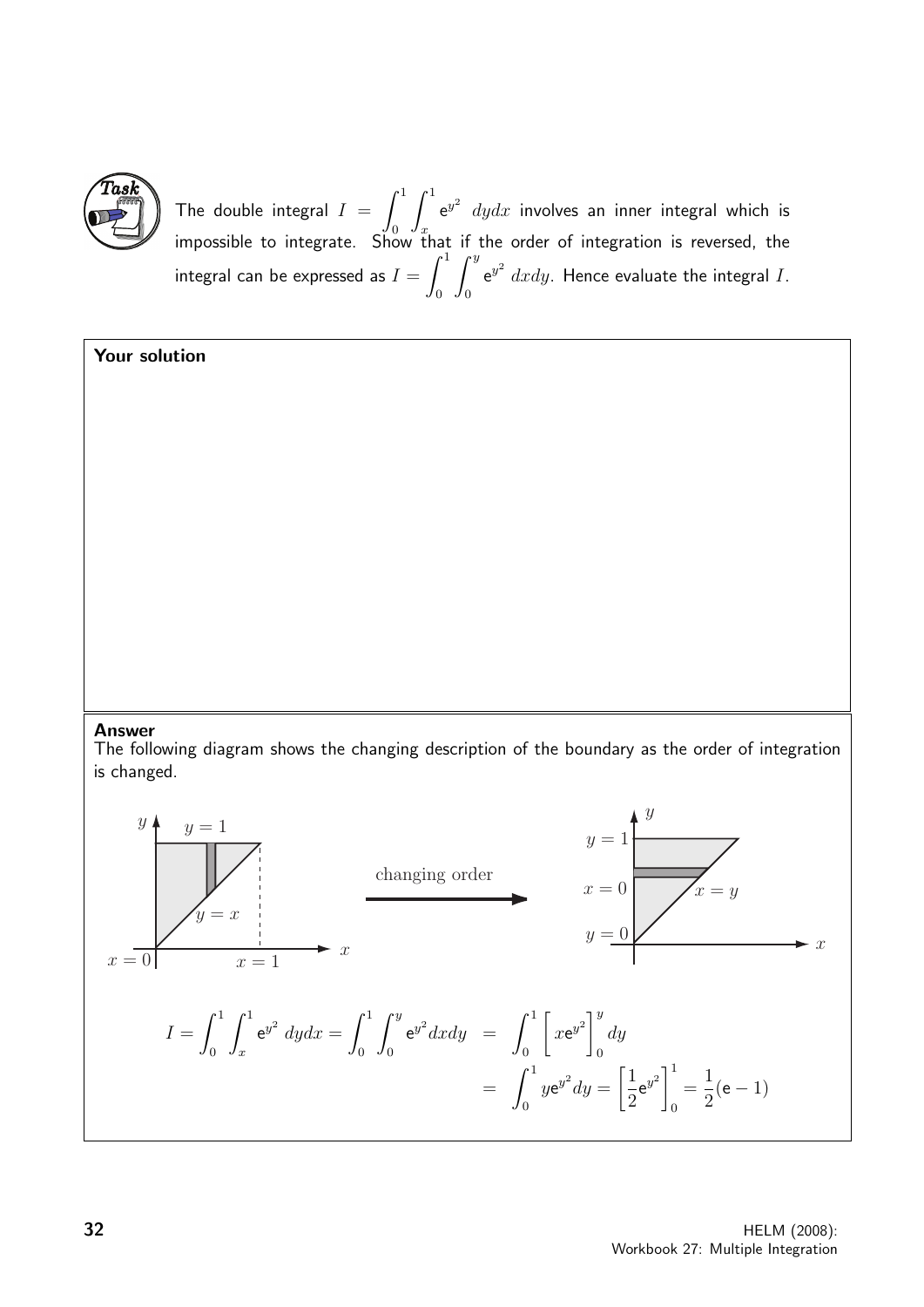

# **3. Evaluating surface integrals using polar coordinates**

Areas with circular boundaries often lead to double integrals with awkward limits, and these integrals can be difficult to evaluate. In such cases it is easier to work with polar  $(r, \theta)$  rather than Cartesian  $(x, y)$  coordinates.

# **Polar coordinates**



Figure 17

The polar coordinates of the point P are the distance r from P to the origin O and the angle  $\theta$  that the line  $OP$  makes with the positive x axis. The following are used to transform between polar and rectangular coordinates.

- 1. Given  $(x,y)$ ,  $(r, \theta)$  are found using  $r = \sqrt{x^2 + y^2}$  and  $\tan \theta = \frac{y^2 + y^2}{2}$  $\overline{x}$ .
- 2. Given  $(r, \theta)$ ,  $(x, y)$  are found using  $x = r \cos \theta$  and  $y = r \sin \theta$

Note that we also have the relation  $r^2 = x^2 + y^2$ .

# **Finding surface integrals with polar coordinates**

The area of integration A is covered with coordinate circles given by  $r =$  constant and coordinate lines given by  $\theta$  = constant.

The elementary areas  $\delta A$  are almost rectangles having width  $\delta r$  and length determined by the length of the part of the circle of radius r between  $\theta$  and  $\delta\theta$ , the arc length of this part of the circle is  $r\delta\theta$ .

So 
$$
\delta A \approx r \delta r \delta \theta
$$
. Thus to evaluate  $\int_A f(x, y) dA$  we sum  $f(r, \theta) r \delta r \delta \theta$  for all  $\delta A$ .

$$
\int_{A} f(x, y) dA = \int_{\theta = \theta_A}^{\theta = \theta_B} \int_{r = r_1(\theta)}^{r = r_2(\theta)} f(r, \theta) r dr d\theta
$$



#### Polar Coordinates

In double integration using polar coordinates, the variable r appears in  $f(r, \theta)$  and in  $rdrd\theta$ . As explained above, this  $r$  is required because the elementary area element become larger further away from the origin.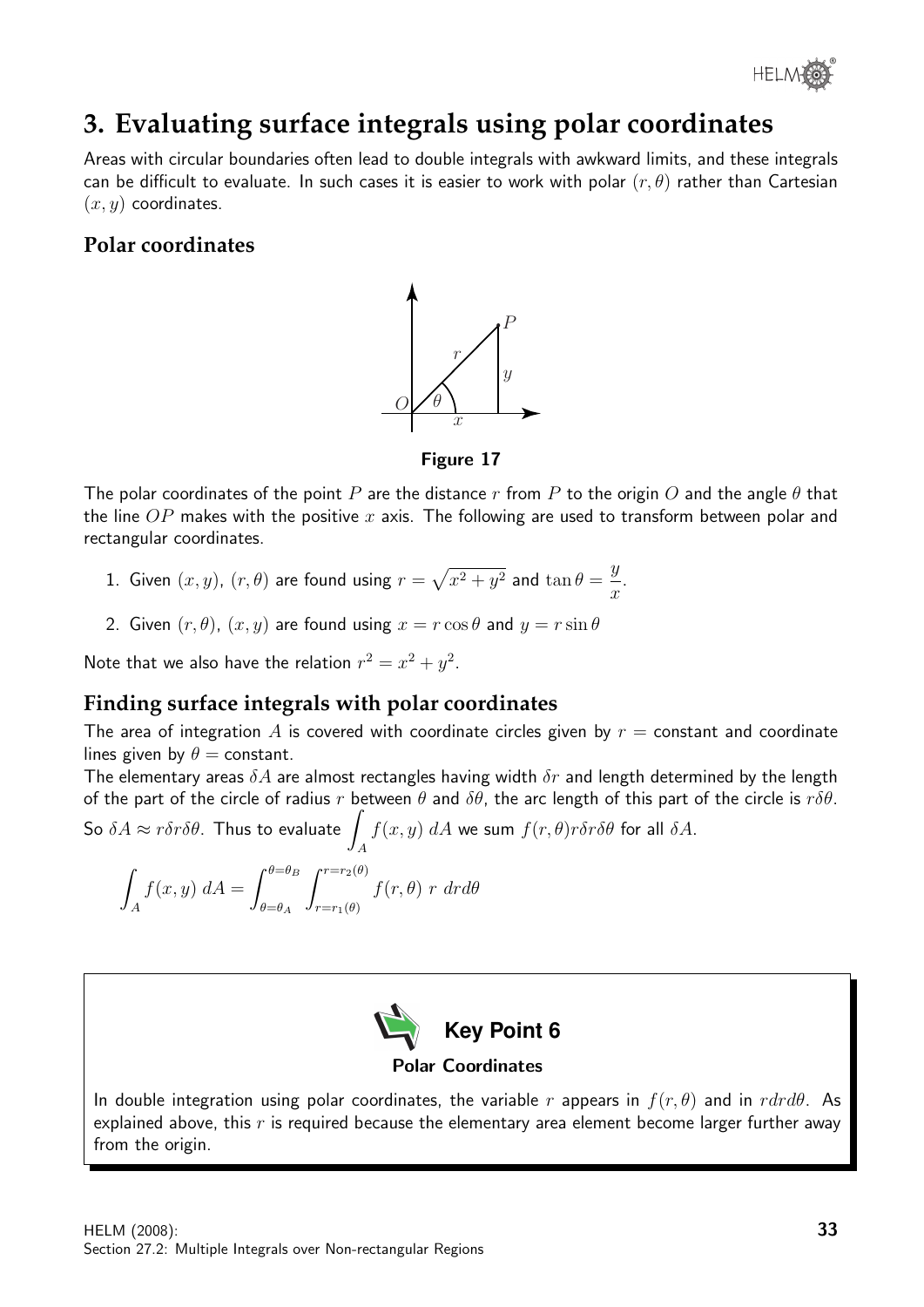

Figure 18

Note that the use of polar coordinates is a special case of the use of a change of variables. Further cases of change of variables will be considered in Section 27.4.

**Example 14** Evaluate  $\int_0^{\frac{\pi}{3}}$  $\mathbf{0}$  $\int_0^2$  $\mathbf{0}$  $r\cos\theta\ dr d\theta$  and sketch the region of integration. Note that it is the function  $\cos\theta$  which is being integrated over the region and the  $r$  comes from the  $rdrd\theta$ .



Figure 19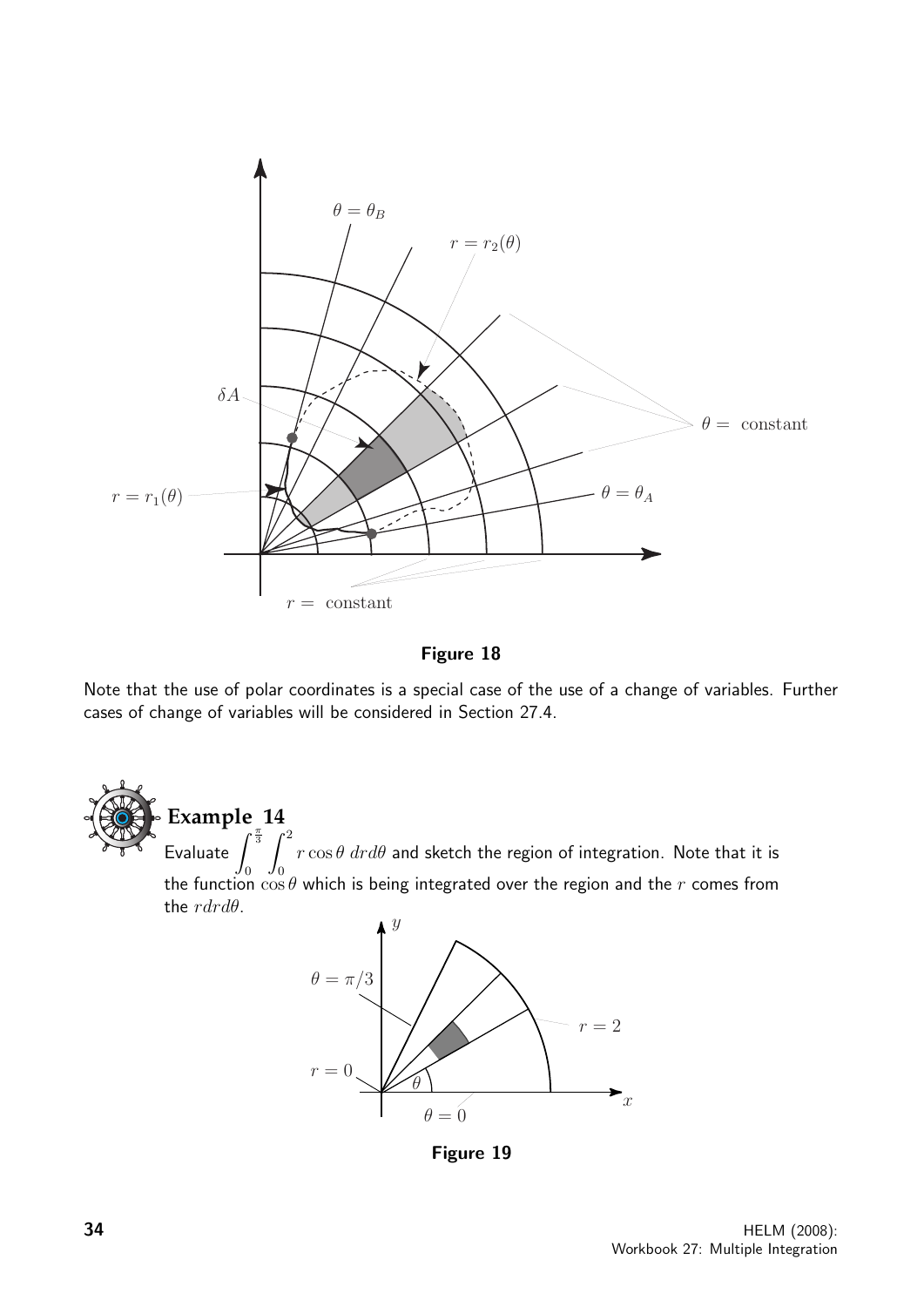

#### Solution

The evaluation is similar to that for cartesian coordinates. The inner integral with respect to  $r$ , is evaluated first with  $\theta$  constant. Then the outer  $\theta$  integral is evaluated.

$$
\int_0^{\frac{\pi}{3}} \int_0^2 r \cos \theta \, d\theta = \int_0^{\frac{\pi}{3}} \left[ \frac{1}{2} r^2 \cos \theta \right]_0^2 \, d\theta
$$

$$
= \int_0^{\frac{\pi}{3}} 2 \cos \theta \, d\theta
$$

$$
= \left[ 2 \sin \theta \right]_0^{\frac{\pi}{3}} = 2 \sin \frac{\pi}{3} = \sqrt{3}
$$

With  $\theta$  constant r varies between 0 and 2, so the bounding curves of the polar strip start at  $r = 0$ and end at  $r=2$ . As  $\theta$  varies between  $0$  and  $\frac{\pi}{3}$  a sector of a circular disc is swept out. This sector is the region of integration shown above.



# **Example 15**

Earlier in this Section, an example concerned integrating the function  $f(x, y) =$  $5x^2y$  over the half of the unit circle which lies above the  $x$ -axis. It is also possible to carry out this integration using polar coordinates.

#### Solution

The semi-circle is characterised by  $0 \le r \le 1$  and  $0 \le \theta \le \pi$ . So the integral may be written (remembering that  $x = r \cos \theta$  and  $y = r \sin \theta$ )

$$
\int_0^{\pi} \int_0^1 5(r \cos \theta)^2 (r \sin \theta) r dr d\theta
$$

which can be evaluated as follows

$$
\begin{aligned}\n\int_0^{\pi} \int_0^1 5r^4 \sin \theta \cos^2 \theta \, dr d\theta \\
&= \int_0^{\pi} \left[ r^5 \sin \theta \cos^2 \theta \right]_0^1 d\theta \\
&= \int_0^{\pi} \sin \theta \cos^2 \theta \, d\theta = \left[ -\frac{1}{3} \cos^3 \theta \right]_0^{\pi} = -\frac{1}{3} \cos^3 \pi + \frac{1}{3} \cos^3 0 = -\frac{1}{3} (-1) + \frac{1}{3} (1) = \frac{2}{3}\n\end{aligned}
$$

This is, of course, the same answer that was obtained using an integration over rectangular coordinates.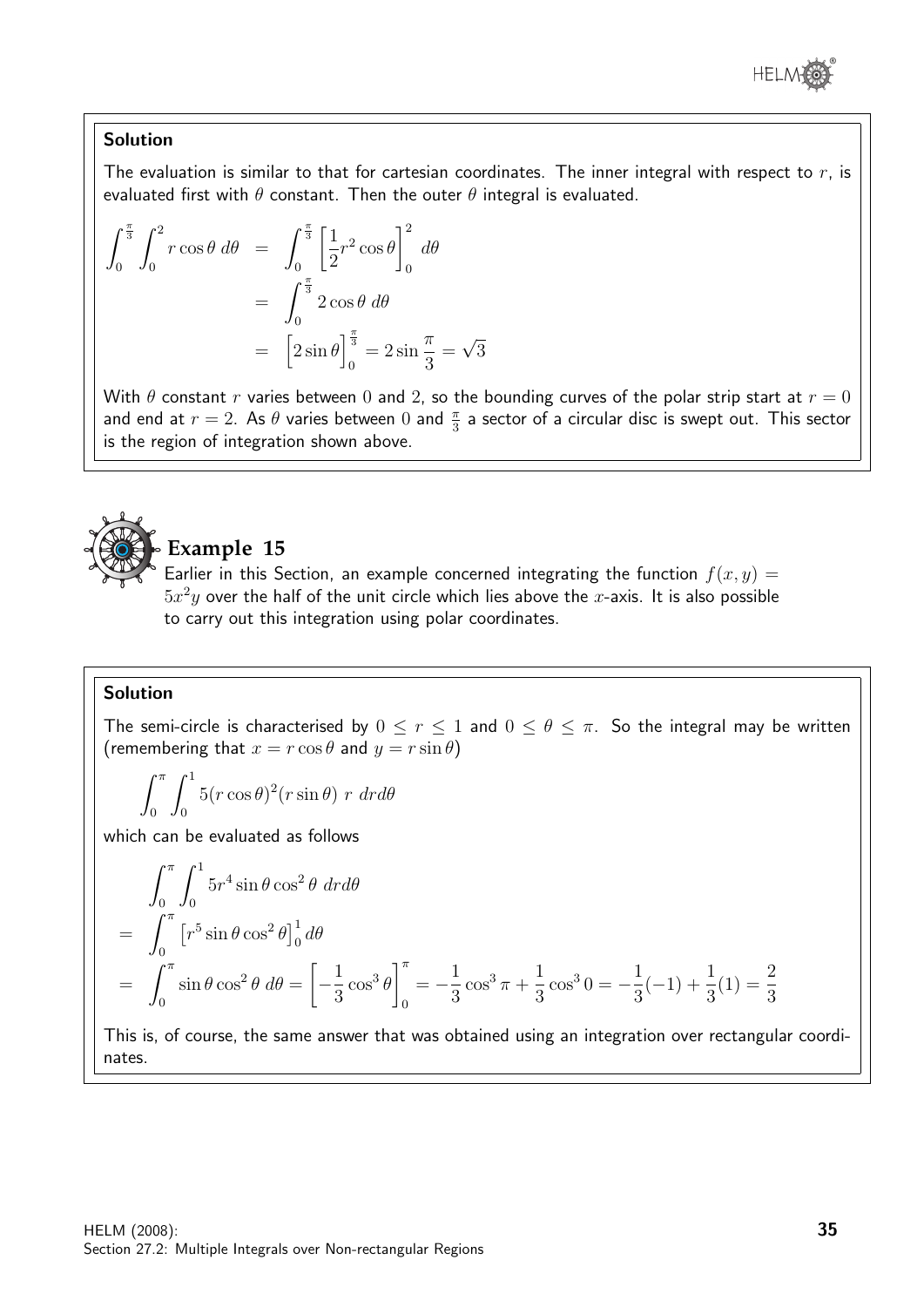# **4. Applications of surface integration**

### **Force on a dam**

Section 27.1 considered the force on a rectangular dam of width 100 m and height 40 m. Instead, imagine that the dam is not rectangular in profile but instead has a width of 100 m at the top but only 80 m at the bottom. The top and bottom of the dam can be given by line segments  $y = 0$ (bottom) and  $y = 40$  while the sides are parts of the lines  $y = 40 - 4x$  i.e.  $x = 10 - \frac{y}{4}$ 4 (left) and  $y = 40 + 4(x - 100) = 4x - 360$  i.e.  $x = 90 + \frac{y}{4}$ 4 (right). (See Figure 20).



#### Figure 20

Thus the dam exists at heights  $y$  between 0 and 40 while for each value of  $y$ , the horizontal coordinate x varies between  $x = 10 - \frac{y}{4}$ 4 and  $x = 90 +$  $\ddot{y}$ 4 . Thus the surface integral representing the total force i.e.

 $I =$ A  $10^4(40-y)~dA$  becomes the double integral  $I=\int^{40}$ 0  $\int^{90+\frac{y}{4}}$  $10-\frac{y}{4}$  $10^4(40-y)$  dxdy

which can be evaluated as follows

$$
I = \int_0^{40} \int_{10 - \frac{y}{4}}^{90 + \frac{y}{4}} 10^4 (40 - y) \, dx \, dy
$$
  
\n
$$
= 10^4 \int_0^{40} \left[ (40 - y)x \right]_{10 - \frac{y}{4}}^{90 + \frac{y}{4}} dy = 10^4 \int_0^{40} \left[ (40 - y)(90 + \frac{y}{4}) - (40 - y)(10 - \frac{y}{4}) \right] dy
$$
  
\n
$$
= 10^4 \int_0^{40} \left[ (40 - y)(80 + \frac{y}{2}) \right] dy = 10^4 \int_0^{40} \left[ 3200 - 60y - \frac{y^2}{2} \right] dy
$$
  
\n
$$
= 10^4 \left[ 3200y - 30y^2 - \frac{1}{6}y^3 \right]_0^{40} = 10^4 \left[ (3200 \times 40 - 30 \times 40^2 - \frac{1}{6}40^3) - 0 \right]
$$
  
\n
$$
= 10^4 \times \frac{208000}{3} \approx 6.93 \times 10^8 \text{N}
$$

i.e. the total force is just under 700 meganewtons.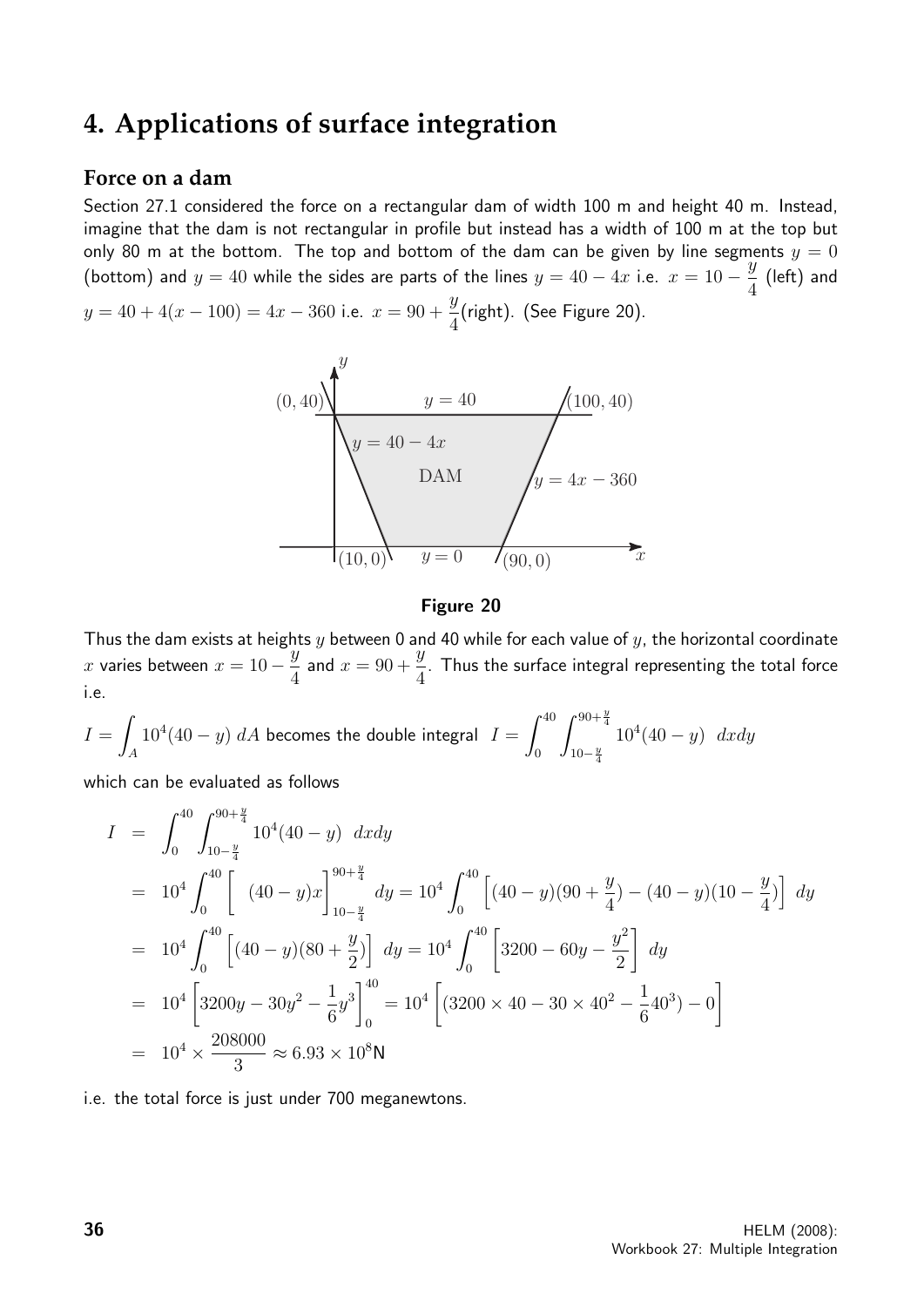

## **Centre of pressure**

A plane area in the shape of a quadrant of a circle of radius  $a$  is immersed vertically in a fluid with one bounding radius in the surface. Find the position of the centre of pressure.



Figure 21

Note: In subsection 6 of Section 27.1 it was shown that the coordinates of the centre of pressure of a (thin) object are

$$
x_p = \frac{\int_A xy \, dA}{\int_A y \, dA} \qquad \text{and} \qquad y_p = \frac{\int_A y^2 \, dA}{\int_A y \, dA}
$$
\n
$$
\int_A y \, dA = \int_0^{\frac{\pi}{2}} \int_0^a r^2 \sin \theta \, dr d\theta = \int_0^{\frac{\pi}{2}} \left[ \frac{1}{3} r^3 \sin \theta \right]_0^a \, d\theta
$$
\n
$$
= \frac{1}{3} a^3 \int_0^{\frac{\pi}{2}} \sin \theta \, d\theta = \frac{1}{3} a^3 \left[ -\cos \theta \right]_0^{\frac{\pi}{2}} = \frac{1}{3} a^3
$$
\n
$$
\int_A xy \, dA = \int_0^{\frac{\pi}{2}} \int_0^a r^3 \cos \theta \sin \theta \, d\theta = \int_0^{\frac{\pi}{2}} \left[ \frac{1}{4} r^4 \cos \theta \sin \theta \right]_0^a \, d\theta
$$
\n
$$
= \frac{1}{4} a^4 \int_0^{\frac{\pi}{2}} \sin \theta \cos \theta \, d\theta = \frac{1}{4} a^4 \left[ \frac{1}{2} \sin^2 \theta \right]_0^{\frac{\pi}{2}} = \frac{1}{8} a^4
$$
\n
$$
\int_A y^2 \, dA = \int_0^{\frac{\pi}{2}} \int_0^a r^3 \sin^2 \theta \, dr d\theta = \int_0^{\frac{\pi}{2}} \left[ \frac{1}{4} r^4 \sin^2 \theta \right]_0^a \, d\theta
$$
\n
$$
= \frac{1}{4} a^4 \int_0^{\frac{\pi}{2}} \sin^2 \theta \, d\theta = \frac{1}{4} a^4 \int_0^{\frac{\pi}{2}} \frac{1}{2} (1 - \cos 2\theta) \, d\theta = \frac{1}{8} a^4 \left[ \theta - \frac{1}{2} \sin 2\theta \right]_0^{\frac{\pi}{2}} = \frac{1}{16} \pi a^4
$$
\nThen  $x_p = \frac{\int_A xy \, dA}{\int_A y \, dA} = \frac{\frac{1}{8} a^4}{\frac{1}{3} a^3} = \frac{3}{8} a$  and  $y_p = \frac{\int_A y^2 \, dA}{\$ 

The centre of pressure is at  $\left(\frac{3}{2}\right)$ 8 a, 3 16  $\pi a$ .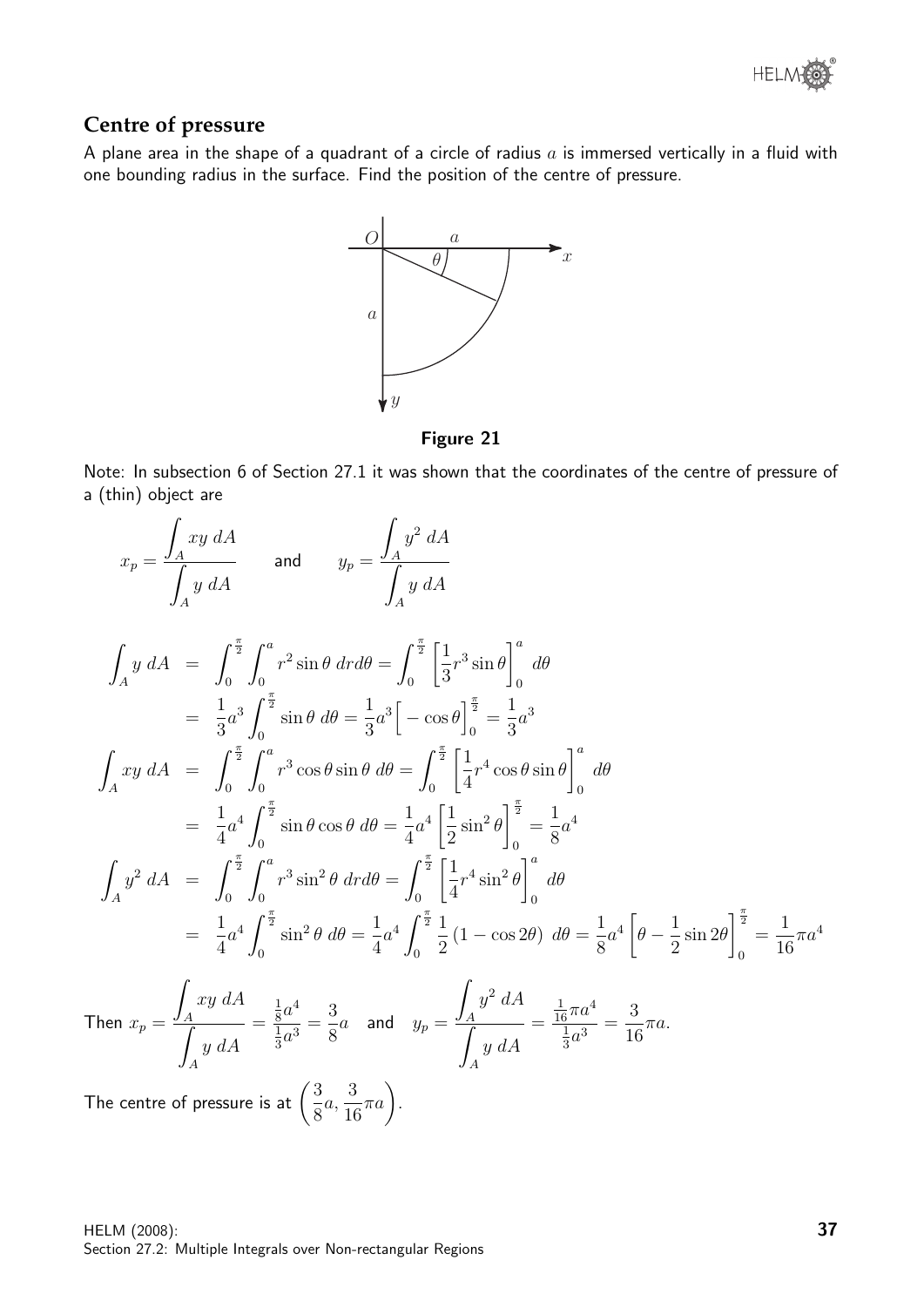

# **Volume of liquid in an elliptic tank**

#### Introduction

A tank in the shape of an elliptic cylinder has a volume of liquid poured into it. It is useful to know in advance how deep the liquid will be. In order to make this calculation, it is necessary to perform a multiple integration.



Figure 22

#### Problem in words

The tank has semi-axes a (horizontal) and c (vertical) and is of constant thickness b. A volume of liquid V is poured in (assuming that  $V < \pi abc$ , the volume of the tank), filling it to a depth h, which is to be calculated. Assume 3-D coordinate axes based on a point at the bottom of the tank.

#### Mathematical statement of the problem

Since the tank is of constant thickness  $b$ , the volume of liquid is given by the shaded area multiplied by  $b$ , i.e.

 $V = b \times$  shaded area

where the shaded area can be expressed as the double integral

$$
\int_{z=0}^{h} \int_{x=x_1}^{x_2} dx dz
$$

where the limits  $x_1$  and  $x_2$  on  $x$  can be found from the equation of the ellipse

$$
\frac{x^2}{a^2} + \frac{(z-c)^2}{c^2} = 1
$$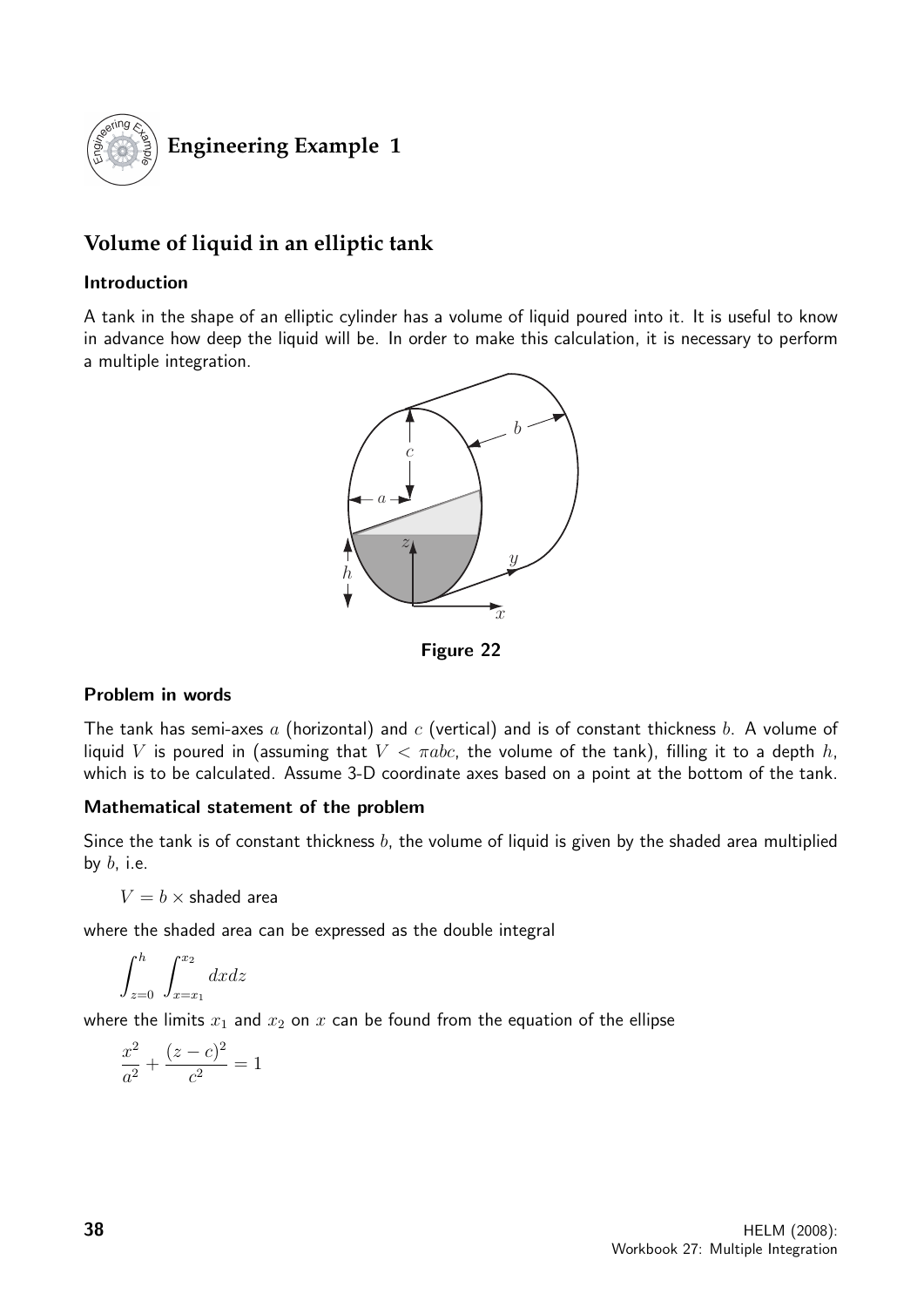

### Mathematical analysis

From the equation of the ellipse

$$
x^{2} = a^{2} \left[ 1 - \frac{(z - c)^{2}}{c^{2}} \right]
$$
  
=  $\frac{a^{2}}{c^{2}} [c^{2} - (z - c)^{2}]$   
=  $\frac{a^{2}}{c^{2}} [2zc - z^{2}]$  so  $x = \pm \frac{a}{c} \sqrt{2zc - z^{2}}$ 

Thus

$$
x_1 = -\frac{a}{c}\sqrt{2zc - z^2}
$$
, and  $x_2 = +\frac{a}{c}\sqrt{2zc - z^2}$ 

Consequently

$$
V = b \int_{z=0}^{h} \int_{x=x_1}^{x_2} dx dz = b \int_{z=0}^{h} \left[ x \right]_{x_1}^{x_2} dz
$$
  
=  $b \int_{z=0}^{h} 2 \frac{a}{c} \sqrt{2zc - z^2} dz$ 

Now use substitution  $z - c = c \sin \theta$  so that  $dz = c \cos \theta d\theta$ 

$$
z = 0
$$
 gives  $\theta = -\frac{\pi}{2}$   
\n $z = h$  gives  $\theta = \sin^{-1}\left(\frac{h}{c} - 1\right) = \theta_0$  (say)

$$
V = b \int_{-\frac{\pi}{2}}^{\theta_0} 2\frac{a}{c} \cos \theta \cos \theta \, d\theta
$$
  
\n
$$
= 2abc \int_{-\frac{\pi}{2}}^{\theta_0} \cos^2 \theta \, d\theta
$$
  
\n
$$
= abc \int_{-\frac{\pi}{2}}^{\theta_0} [1 + \cos 2\theta] \, d\theta
$$
  
\n
$$
= abc \left[ \theta + \frac{1}{2} \sin 2\theta \right]_{-\frac{\pi}{2}}^{\theta_0}
$$
  
\n
$$
= abc \left[ \theta_0 + \frac{1}{2} \sin 2\theta_0 - \left( -\frac{\pi}{2} + 0 \right) \right]
$$
  
\n
$$
= abc \left[ \theta_0 + \frac{1}{2} \sin 2\theta_0 + \frac{\pi}{2} \right]
$$
 ... (\*)

which can also be expressed in the form

$$
V = abc \left[ sin^{-1} \left( \frac{h}{c} - 1 \right) + \left( \frac{h}{c} - 1 \right) \sqrt{1 - \left( \frac{h}{c} - 1 \right)^2} + \frac{\pi}{2} \right]
$$

HELM (2008): Section 27.2: Multiple Integrals over Non-rectangular Regions